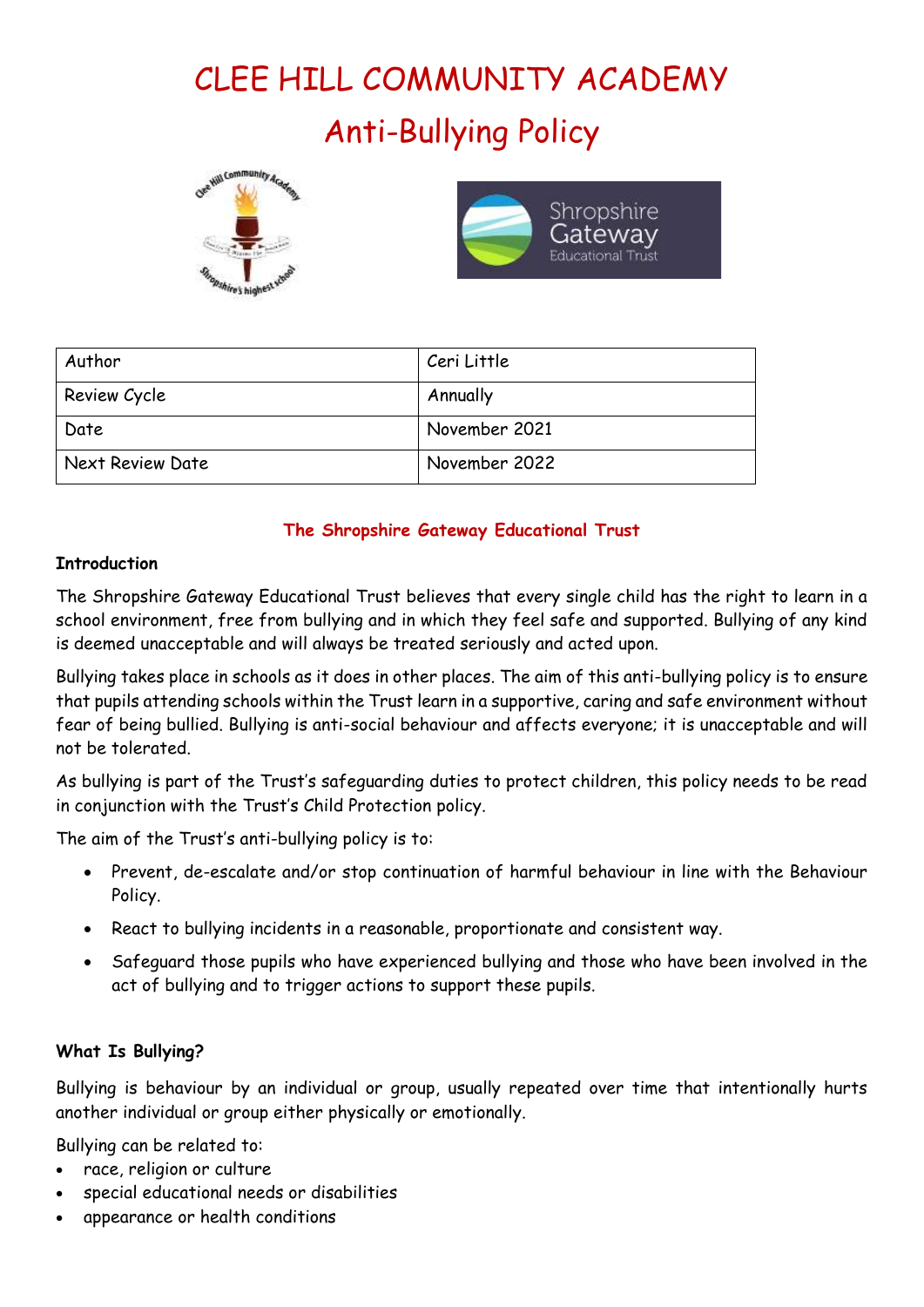- sexual orientation, sexist or sexual bullying
- young carers or looked-after children or otherwise related to home circumstances
- verbal (name calling, sexist, racist and homophobic remarks, and other discriminatory language)
- indirect (cyber bullying, spreading rumours, excluding someone from social groups)
- Radicalisation and Extremism.

Bullying can include:

- Name-calling, taunting, mocking, making offensive comments, kicking, hitting, pushing or taking belongings.
- Inappropriate text-messaging and emailing, sending offensive images by phone or internet
- Producing offensive graffiti
- Gossiping, excluding people from groups, and spreading hurtful or untruthful rumours.

Bullying can seriously damage a young person's confidence and self-worth; it is the responsibility of all staff to actively support children who are being bullied and to act in a supportive and confidential manner if a child approaches them with an allegation of bullying.

Although sometimes occurring between two individuals in isolation, bullying quite often takes place in the presence of others, for example, between pupils, between pupils and staff, or between staff; by individuals or groups; face to face, indirectly or using a range of methods.

Pupils being bullied may demonstrate emotional and/or behaviour problems including signs of depression, physical problems such as headaches and stomach pains, taking unusual absences or clinging to adults. There may be evidence of changes in work patterns, lacking concentration or truanting from school.

### **Clee Hill Community Academy**

Clee Hill Community Academy is a telling school. This means that anyone who knows that bullying is happening is expected to tell someone. The children are encouraged to speak out against bullying by following three simple rules.

- 1) If someone is upsetting them we should tell that person to stop.
- 2) If they do not stop, we should speak out and tell someone
- 3) If it still doesn't stop, we should make sure that we are listened to by speaking to the headteacher

As a school, we take bullying seriously. Pupils and parents should be assured that they will be supported when bullying is reported. Bullying will not be tolerated at Clee Hill Community Academy. The senior member of staff who leads on anti-bullying is Ceri Little, Headteacher

Every year, the anti-bullying policy and procedures are reviewed by the headteacher, staff and pupils as part of anti-bullying week. Children are asked to explain what they think bullying is, what to do if they witness or experience bullying and agree to uphold the antibullying charter

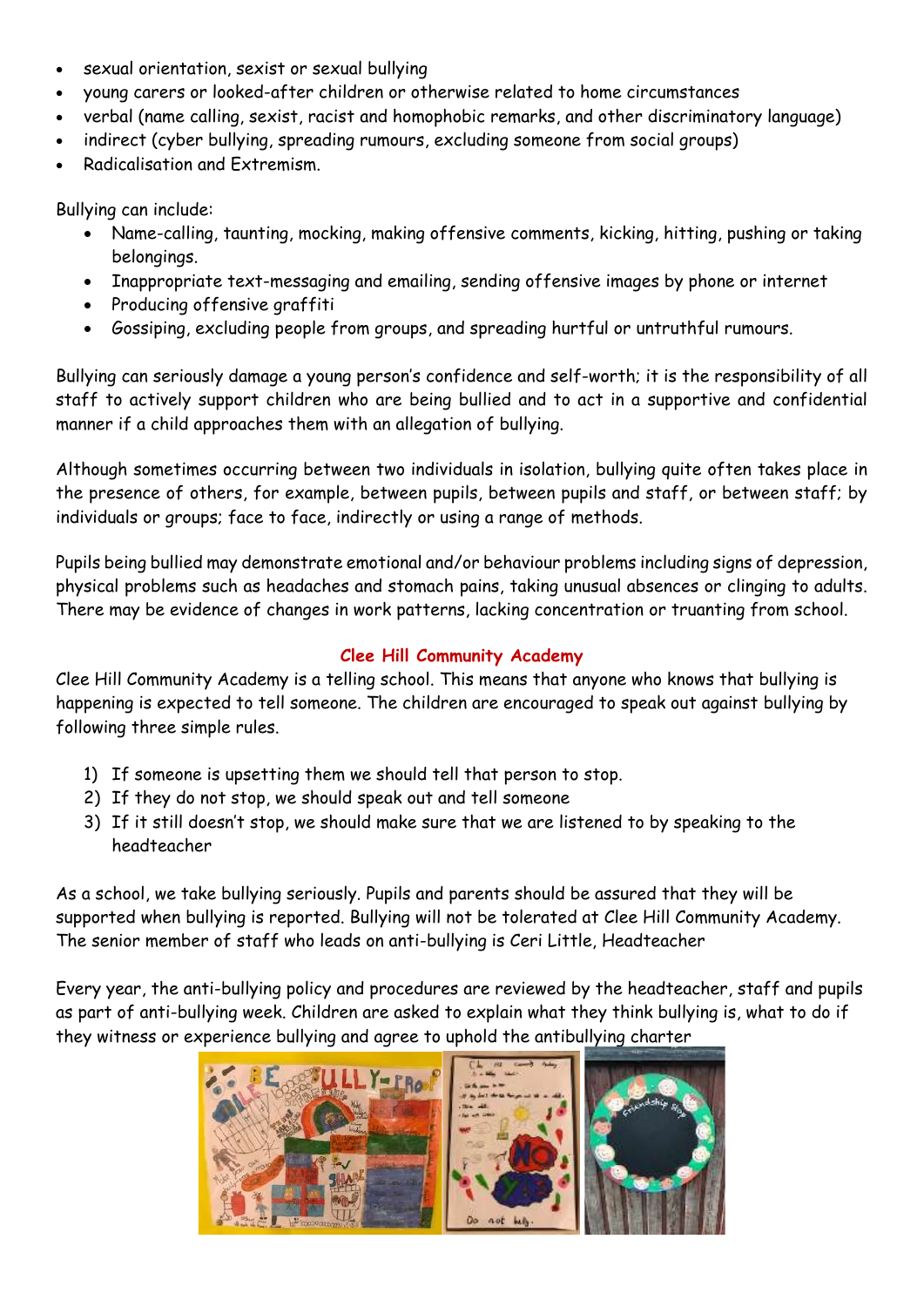In November 2021, the children of Clee Hill Community Academy had the following thoughts about bullying:

"Bullying is hurking someone on purpose over and over aqain. It is not when an unkind thing happens only once.

"Bullying can be shouting at or teasing another person."

"Bullying can be saying unkind things to somebody or whispering unkind things about somebody else

"Bullying can be saying unkind things about someone's body."

"Bullying can be saying unkind things about how somebody looks, what they are wearing or what they are doing."

"Bullying can be saying somebody can't join in."

When asked how bullying could be stopped, the children said:

*"Stand up for other people" "Be kind and help others" Ben*

*"Don't laugh at others" Will*

*"Ignore people who are unkind – just smile and walk away" Ruby*

*"Make sure everyone is ok" Jack*

*"Play with others if they have no one to play with" Zak*

*"Tell an adult or a parent if someone is being unkind" Fred*

# Anti-Bullying charter

Every year, the pupils sign an anti-bullying charter as part of anti-bullying week.



Our charter state: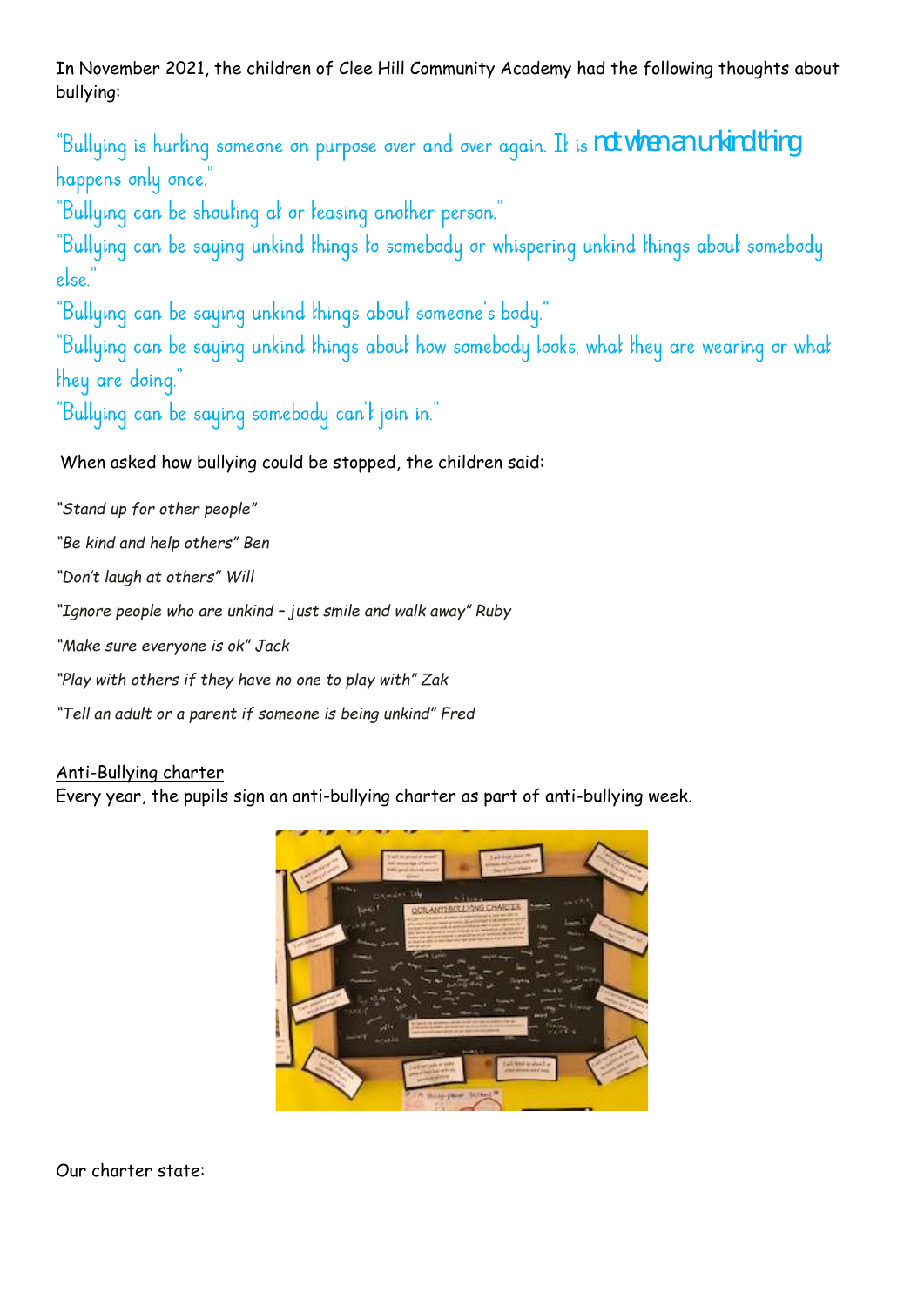*At Clee Hill Community Academy, we believe that we all have the right to work, learn and play happily at school. We are entitled to be listened to and are confident enough to speak up about anything we feel is unfair. We have the right not to be ignored or bullied because of our differences or beliefs and we respect the right of everybody to be accepted as an individual. We believe we all have the right to feel happy and calm when learning so that we can be the best we can be.*

- I will be proud of myself and encourage others to make good choices around school
- I will be honest and tell the truth
- I will celebrate that we are all different
- I will think about my actions and words and how they affect others
- I will speak up when I or other people need help
- I will bring a positive attitude to school and to my learning
- I will follow our school rules
- I will not blame others for choices that I make
- I will not judge people because they are different from me
- I will not bully or make others feel bad with my words or actions
- I will not keep quiet if I am bullied or know someone who is being bullied
- I will not disrupt the learning of others.

By signing this agreement, we will try our very best to uphold Clee Hill Community Academy Antibullying charter to make our school community a happy and safe place where we can reach our full potential.

We also wear blue to 'beat bullying and show unity and have an odd socks day to celebrate difference.

# **Odd Socks Day**

Anti-Bullying Week starts with Odd Socks Day. This is to celebrate how we are all different. Let's be kind to each other and love how we are all different.



# **Recording of Bullying Incidents**

When an incident of bullying has taken place, staff must be prepared to record and report each incident. In the case of racist bullying, this must be immediately reported to the Headteacher.

General incidences of bullying should be recorded in the Behaviour Log this would include incidents where staff have had to become involved and speak with children, and/or where parents have raised concerns regarding bullying. Confirmed cases of bullying must be recorded following the safeguarding procedure, as with any case of Child Protection.

All incidents of bullying will be discussed with all relevant staff and parents of the children involved, in order that everyone can be vigilant and that further incidents by the same child(ren) may be prevented from happening in the future.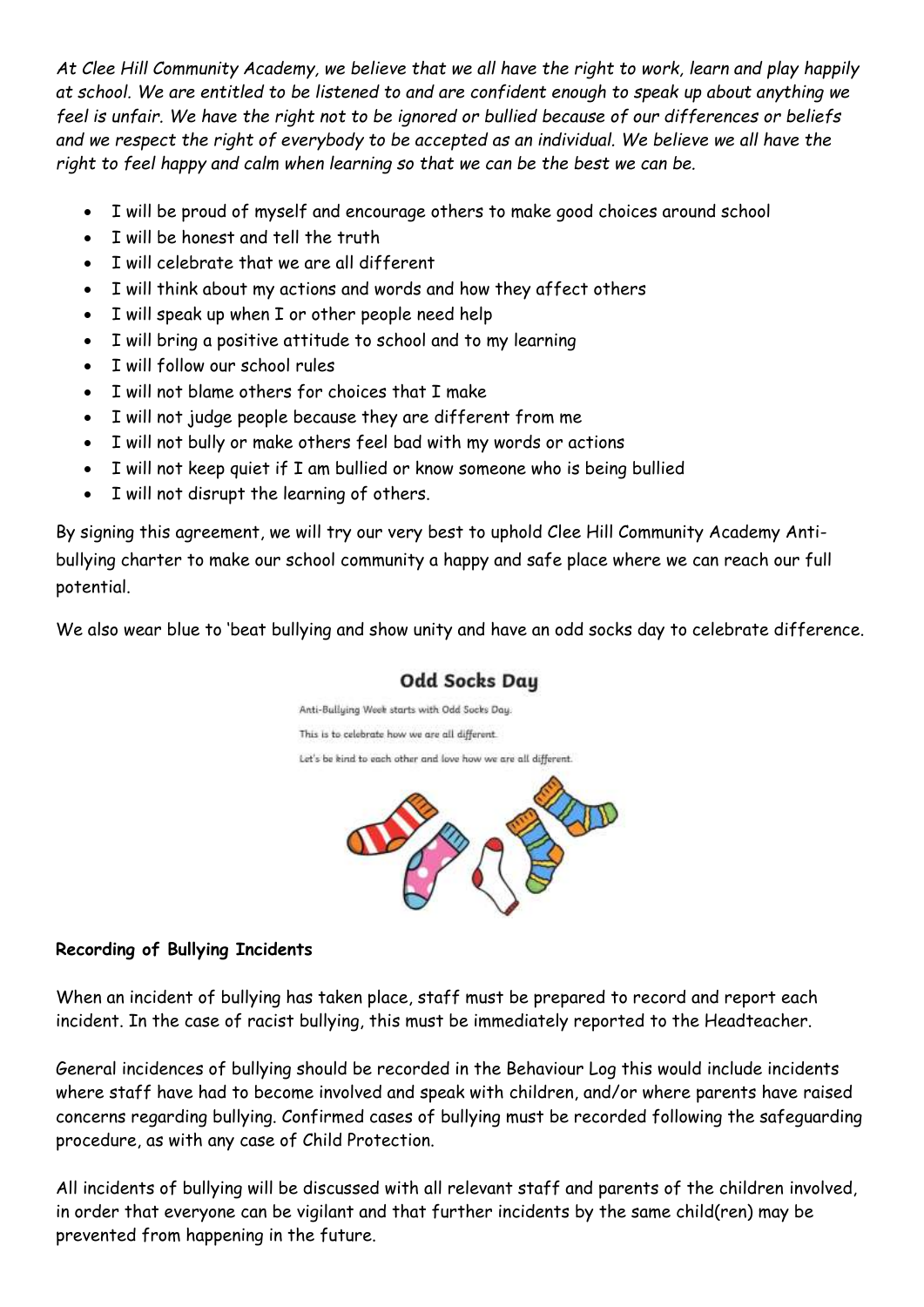Incidents of bullying will be discussed with the Governing Body.

#### **Advice to Parents**

As the parent of a child whom you suspect is being bullied:

1. Report bullying incidents to the class teacher, member of Senior Leadership team or Head teacher.

2. In cases of serious bullying, the incidents will be recorded by staff and the Head teacher notified.

3. In serious cases parents should be informed and will be asked to come in to a meeting to discuss the problem.

5. The bullying behaviour or threats of bullying must be investigated and the bullying stopped quickly

6. An attempt will be made to help the child using unacceptable behaviour towards others, to change their behaviour.

#### **Please Do Not:**

1. Attempt to sort the problem out yourself by speaking to the child whom you think may be behaving inappropriately towards your child or by speaking to their parents.

2. Encourage your child to be 'a bully' back.

Both of these will only make the problem much harder to solve.

#### **HELP ORGANISATIONS:**

Advisory Centre for Education (ACE) 020 7354 8321 Children's Legal Centre 0845 345 4345 KIDSCAPE Parents Helpline (Mon-Fri, 10-4) 0845 1 205 204 Pupils are encouraged to report bullying in this school by:

#### **Curriculum**

Pupils will have opportunities to develop their understanding of the nature of bullying, to explore their own and others attitudes to bullying and to develop the skills to deal with bullying through PSHE and other subject areas and through assemblies and other school activities.

#### **Responsibilities**

#### **The Board of Directors**

Have the responsibility to ensure that the anti-bullying policy is in place, that it reflects the Trust's values and practice, and is reviewed annually. The Board should agree the principles of Shropshire Children's Trust and Safeguarding Children Board Anti-Bullying Charter and require that this is clearly displayed in each of the Trust's schools.

#### **The Local Governing Body**

Governors have the responsibility to ensure that the anti-bullying policy is implemented and that any suggested amendments are submitted to the Board of Directors as part of the review cycle.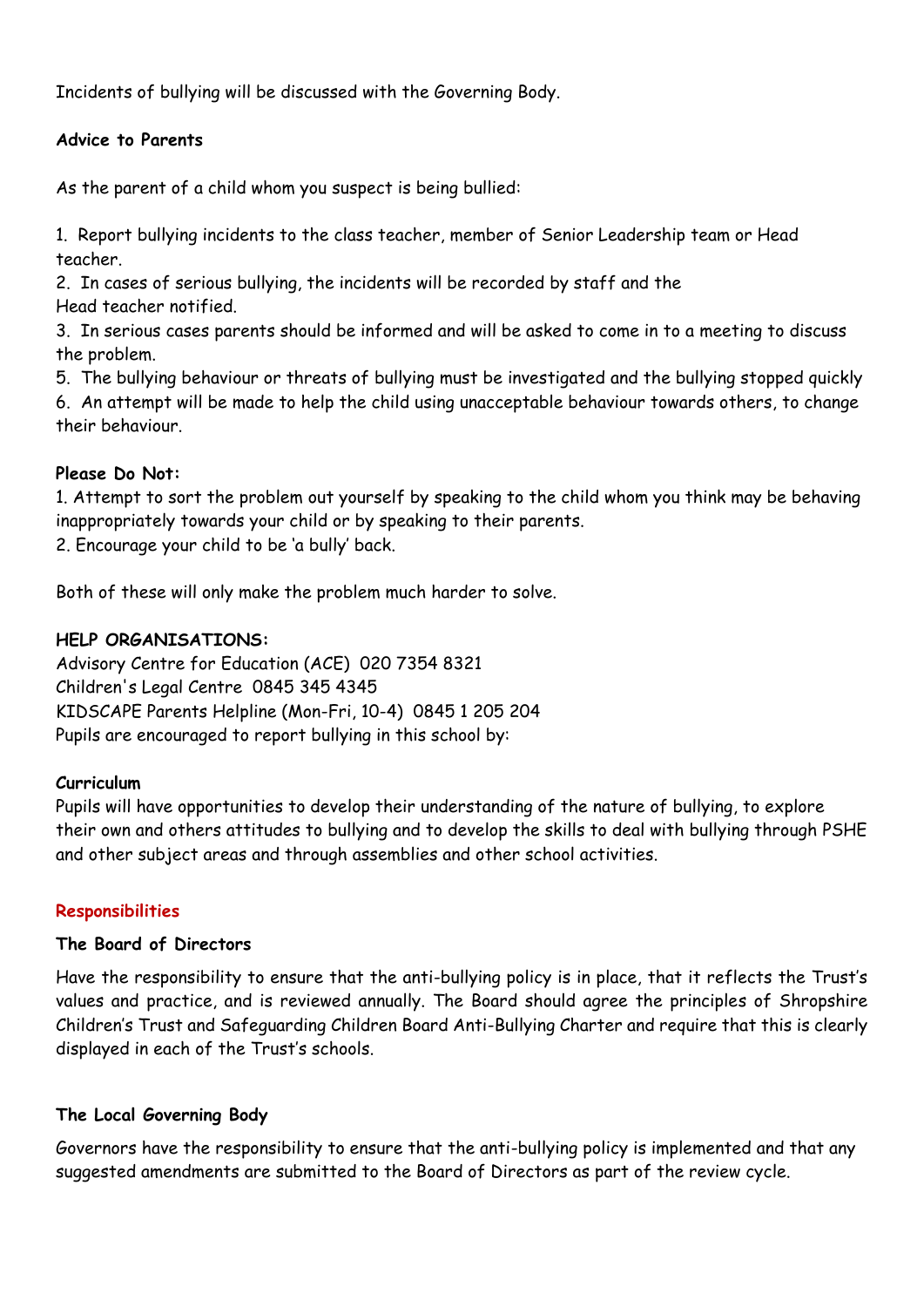The governors should ensure that the Safeguarding Children Board Anti-Bullying Charter is clearly displayed in the school

The governing body monitors incidents of bullying that do occur, and reviews the effectiveness of this policy regularly. The governors require the headteacher to keep accurate records of all incidents of bullying, and to report to the governors on request about the effectiveness of school anti-bullying strategies**.** Governors analyse information for patterns of people, places or groups. They look out in particular for racist bullying, or bullying directed at children with disabilities or special educational needs.

#### **Headteachers**

Headteachers have a legal duty under the School standards and Framework act 1998 to draw up procedures to prevent bullying among pupils and to bring these procedures to the attention of staff, parents and pupils. Under the Education Inspections bill 2006 the duties are extended to include preventing/responding to bullying that happens outside school, where it is reasonable to do so.

It is the responsibility of the headteacher to implement the Trust's anti-bullying policy and to ensure that all staff are aware of the policy, and know how to identify and deal with incidents of bullying. The headteacher is also responsible for ensuring that bullying related incidents and the effectiveness of the anti-bullying policy are reported to their Local Governing Body. They will inform the Local Authority of any hate or prejudice related incident as part of the school's Public Sector Equality Duty under the Equality Act 2010 and in support of the Shropshire Tackling Hate Crime Initiative; a report form is available as an appendix to this policy.

#### **All Staff**

All staff in the Trust are must be alert to the signs of bullying and act promptly, sensitively and effectively against it. They are responsible for ensuring that all forms of bullying seriously, and seek to prevent it from taking place.

#### **Bullying and the Law**

Although bullying in itself is not a specific criminal offence in the UK, it is important to bear in mind that some types of harassing or threatening behaviour – or communications – could be a criminal offence. For example, it is an offence for a person to send an electronic communication to another person with the intent to cause distress or anxiety or to send an electronic communication which conveys a message which is indecent or grossly offensive, a threat, or information which is false and known or believed to be false by the sender. If the Headteacher believes that an offence may have been committed they should seek assistance from the police

#### **Bullying outside school**

Schools have the power to discipline pupils for misbehaving outside the school premises to such an extent as is reasonable. This can relate to any bullying incidents occurring anywhere off the school premises, such as on school or public transport, outside the local shops, or in a town or village centre. Where bullying outside school is reported to school staff, it should be investigated and acted on.

#### **Safeguarding Children and Young People**

Under the Children Act 1989 a bullying incident should be addressed as a child protection concern when there is 'reasonable cause to suspect that a child is suffering, or is likely to suffer, significant harm'.